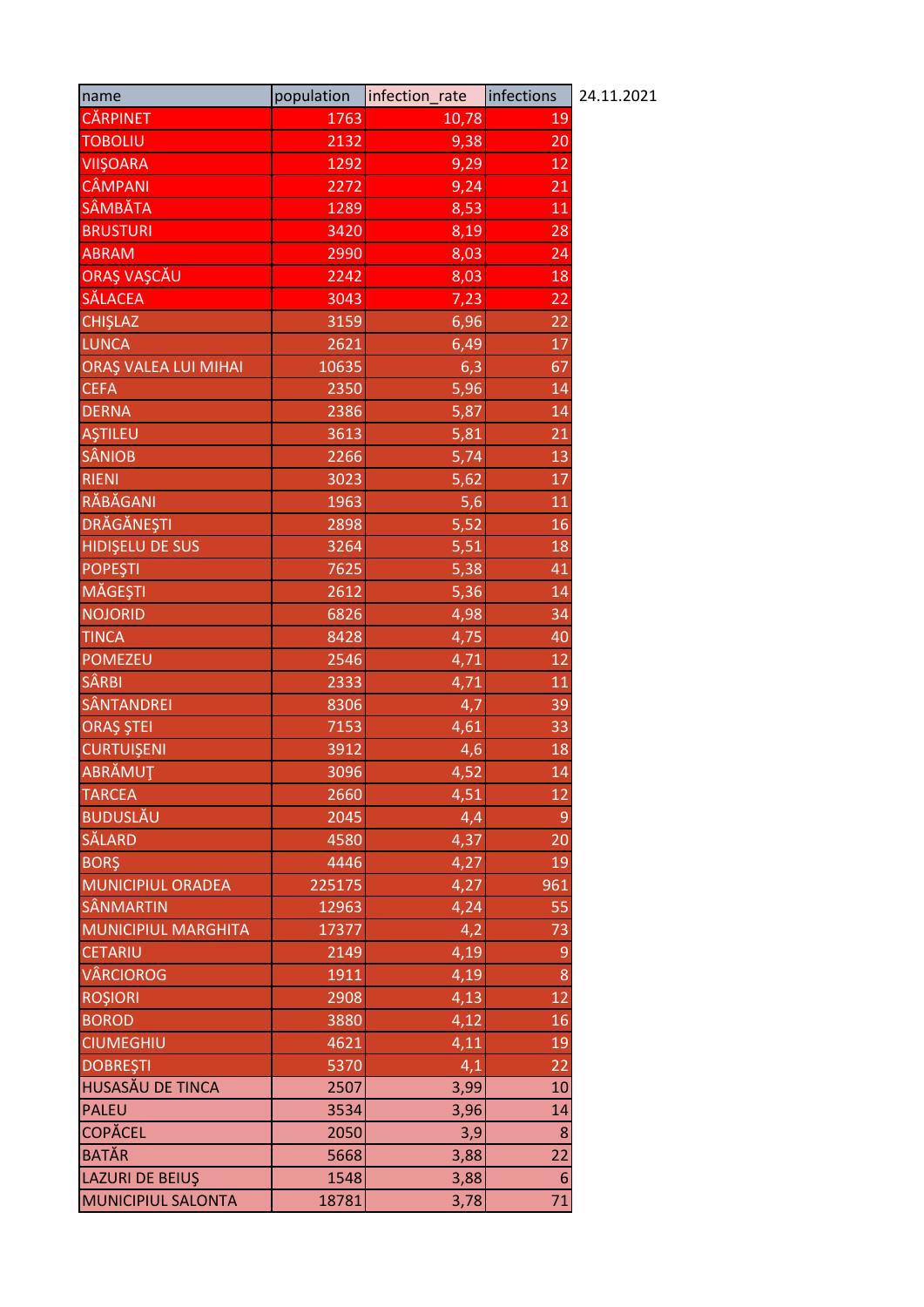| $\overline{\mathbf{5}}$<br><b>CĂPÂLNA</b><br>1356<br>3,69<br><b>SUPLACU DE BARCĂU</b><br>16<br>4369<br>3,66<br><b>MUNICIPIUL BEIUŞ</b><br>11019<br>3,63<br>40<br><b>COCIUBA MARE</b><br>2845<br>3,51<br>10<br><b>HOLOD</b><br>3278<br>11<br>3,36<br><b>CRISTIORU DE JOS</b><br>1207<br>3,31<br>4<br><b>BOIANU MARE</b><br>1225<br>3,27<br>$\overline{\mathbf{r}}$<br>13<br><b>GIRIŞU DE CRIŞ</b><br>3983<br>3,26<br><b>BRATCA</b><br>4693<br>3,2<br>15<br>SĂCĂDAT<br>3,15<br>1904<br>6<br><b>TETCHEA</b><br>3300<br>3,03<br>10<br><b>VADU CRIŞULUI</b><br>3977<br>12<br>3,02<br>DRĂGEȘTI<br>2730<br>2,93<br>8<br>8<br><b>TULCA</b><br>2738<br>2,92<br>2064<br>6<br><b>GEPIU</b><br>2,91<br>ORAȘ SĂCUENI<br>12561<br>36<br>2,87<br>9<br><b>BALC</b><br>3151<br>2,86<br>8<br><b>REMETEA</b><br>2843<br>2,81<br><b>ORAŞ NUCET</b><br>2279<br>6<br>2,63<br>$\overline{7}$<br>AUŞEU<br>2951<br>2,37<br>11<br><b>BIHARIA</b><br>4696<br>2,34<br>9<br><b>ŞIMIAN</b><br>3939<br>2,28<br><b>DIOSIG</b><br>7211<br>16<br>2,22<br><b>OLCEA</b><br>2750<br>6<br>2,18<br><b>TILEAGD</b><br>6947<br>2,16<br>15<br>3<br><b>POCOLA</b><br>1402<br>2,14<br>MĂDĂRAS<br>$\boldsymbol{6}$<br>2858<br>2,1<br><b>TĂRCAIA</b><br>1939<br>$\overline{\mathbf{r}}$<br>2,06<br><b>ORAŞ ALEŞD</b><br>11223<br>21<br>1,87<br>TĂUTEU<br>4488<br>1,78<br>8<br>SPINUŞ<br>1137<br>1,76<br>$\overline{2}$<br>LĂZĂRENI<br>$\boldsymbol{6}$<br>3419<br>1,75<br><b>CURĂȚELE</b><br>2373<br>4<br>1,69<br>$\overline{\mathbf{3}}$<br><b>CĂBEȘTI</b><br>1788<br>1,68<br><b>FINIS</b><br>3683<br>6<br>1,63<br>$\overline{7}$<br><b>BUNTEŞTI</b><br>4330<br>1,62<br>3<br><b>UILEACU DE BEIUS</b><br>1897<br>1,58<br>8<br><b>INEU</b><br>5168<br>1,55<br>12<br><b>OŞORHEI</b><br>1,55<br>7724<br><b>CEICA</b><br>5<br>3411<br>1,47<br><b>BUDUREASA</b><br>2747<br>$\overline{\mathbf{r}}$<br>1,46<br>5<br>LUGAȘU DE JOS<br>3721<br>1,34<br><b>PIETROASA</b><br>3055<br>$\overline{\mathbf{r}}$<br>1,31<br>3<br>SÂNNICOLAU ROMÂN<br>2339<br>1,28<br>$\overline{\mathbf{3}}$<br><b>ŞOIMI</b><br>2426<br>1,24<br>$\overline{3}$<br><b>ŞUNCUIUŞ</b><br>3021<br>0,99<br>$\overline{2}$<br>TĂMĂȘEU<br>2112<br>0,95<br>$\overline{3}$<br><b>AVRAM IANCU</b><br>3442<br>0,87<br>$\mathbf{1}$<br><b>BULZ</b><br>2030<br>0,49 |                  |      |      |   |
|---------------------------------------------------------------------------------------------------------------------------------------------------------------------------------------------------------------------------------------------------------------------------------------------------------------------------------------------------------------------------------------------------------------------------------------------------------------------------------------------------------------------------------------------------------------------------------------------------------------------------------------------------------------------------------------------------------------------------------------------------------------------------------------------------------------------------------------------------------------------------------------------------------------------------------------------------------------------------------------------------------------------------------------------------------------------------------------------------------------------------------------------------------------------------------------------------------------------------------------------------------------------------------------------------------------------------------------------------------------------------------------------------------------------------------------------------------------------------------------------------------------------------------------------------------------------------------------------------------------------------------------------------------------------------------------------------------------------------------------------------------------------------------------------------------------------------------------------------------------------------------------------------------------------------------------------------------------------------------------------------------------------------------------------------------------------------------------------------------------------------------------------------------------------------------------------------------------------------------------------------------------------------|------------------|------|------|---|
|                                                                                                                                                                                                                                                                                                                                                                                                                                                                                                                                                                                                                                                                                                                                                                                                                                                                                                                                                                                                                                                                                                                                                                                                                                                                                                                                                                                                                                                                                                                                                                                                                                                                                                                                                                                                                                                                                                                                                                                                                                                                                                                                                                                                                                                                           | <b>CHERECHIU</b> | 2429 | 3,71 | 9 |
|                                                                                                                                                                                                                                                                                                                                                                                                                                                                                                                                                                                                                                                                                                                                                                                                                                                                                                                                                                                                                                                                                                                                                                                                                                                                                                                                                                                                                                                                                                                                                                                                                                                                                                                                                                                                                                                                                                                                                                                                                                                                                                                                                                                                                                                                           |                  |      |      |   |
|                                                                                                                                                                                                                                                                                                                                                                                                                                                                                                                                                                                                                                                                                                                                                                                                                                                                                                                                                                                                                                                                                                                                                                                                                                                                                                                                                                                                                                                                                                                                                                                                                                                                                                                                                                                                                                                                                                                                                                                                                                                                                                                                                                                                                                                                           |                  |      |      |   |
|                                                                                                                                                                                                                                                                                                                                                                                                                                                                                                                                                                                                                                                                                                                                                                                                                                                                                                                                                                                                                                                                                                                                                                                                                                                                                                                                                                                                                                                                                                                                                                                                                                                                                                                                                                                                                                                                                                                                                                                                                                                                                                                                                                                                                                                                           |                  |      |      |   |
|                                                                                                                                                                                                                                                                                                                                                                                                                                                                                                                                                                                                                                                                                                                                                                                                                                                                                                                                                                                                                                                                                                                                                                                                                                                                                                                                                                                                                                                                                                                                                                                                                                                                                                                                                                                                                                                                                                                                                                                                                                                                                                                                                                                                                                                                           |                  |      |      |   |
|                                                                                                                                                                                                                                                                                                                                                                                                                                                                                                                                                                                                                                                                                                                                                                                                                                                                                                                                                                                                                                                                                                                                                                                                                                                                                                                                                                                                                                                                                                                                                                                                                                                                                                                                                                                                                                                                                                                                                                                                                                                                                                                                                                                                                                                                           |                  |      |      |   |
|                                                                                                                                                                                                                                                                                                                                                                                                                                                                                                                                                                                                                                                                                                                                                                                                                                                                                                                                                                                                                                                                                                                                                                                                                                                                                                                                                                                                                                                                                                                                                                                                                                                                                                                                                                                                                                                                                                                                                                                                                                                                                                                                                                                                                                                                           |                  |      |      |   |
|                                                                                                                                                                                                                                                                                                                                                                                                                                                                                                                                                                                                                                                                                                                                                                                                                                                                                                                                                                                                                                                                                                                                                                                                                                                                                                                                                                                                                                                                                                                                                                                                                                                                                                                                                                                                                                                                                                                                                                                                                                                                                                                                                                                                                                                                           |                  |      |      |   |
|                                                                                                                                                                                                                                                                                                                                                                                                                                                                                                                                                                                                                                                                                                                                                                                                                                                                                                                                                                                                                                                                                                                                                                                                                                                                                                                                                                                                                                                                                                                                                                                                                                                                                                                                                                                                                                                                                                                                                                                                                                                                                                                                                                                                                                                                           |                  |      |      |   |
|                                                                                                                                                                                                                                                                                                                                                                                                                                                                                                                                                                                                                                                                                                                                                                                                                                                                                                                                                                                                                                                                                                                                                                                                                                                                                                                                                                                                                                                                                                                                                                                                                                                                                                                                                                                                                                                                                                                                                                                                                                                                                                                                                                                                                                                                           |                  |      |      |   |
|                                                                                                                                                                                                                                                                                                                                                                                                                                                                                                                                                                                                                                                                                                                                                                                                                                                                                                                                                                                                                                                                                                                                                                                                                                                                                                                                                                                                                                                                                                                                                                                                                                                                                                                                                                                                                                                                                                                                                                                                                                                                                                                                                                                                                                                                           |                  |      |      |   |
|                                                                                                                                                                                                                                                                                                                                                                                                                                                                                                                                                                                                                                                                                                                                                                                                                                                                                                                                                                                                                                                                                                                                                                                                                                                                                                                                                                                                                                                                                                                                                                                                                                                                                                                                                                                                                                                                                                                                                                                                                                                                                                                                                                                                                                                                           |                  |      |      |   |
|                                                                                                                                                                                                                                                                                                                                                                                                                                                                                                                                                                                                                                                                                                                                                                                                                                                                                                                                                                                                                                                                                                                                                                                                                                                                                                                                                                                                                                                                                                                                                                                                                                                                                                                                                                                                                                                                                                                                                                                                                                                                                                                                                                                                                                                                           |                  |      |      |   |
|                                                                                                                                                                                                                                                                                                                                                                                                                                                                                                                                                                                                                                                                                                                                                                                                                                                                                                                                                                                                                                                                                                                                                                                                                                                                                                                                                                                                                                                                                                                                                                                                                                                                                                                                                                                                                                                                                                                                                                                                                                                                                                                                                                                                                                                                           |                  |      |      |   |
|                                                                                                                                                                                                                                                                                                                                                                                                                                                                                                                                                                                                                                                                                                                                                                                                                                                                                                                                                                                                                                                                                                                                                                                                                                                                                                                                                                                                                                                                                                                                                                                                                                                                                                                                                                                                                                                                                                                                                                                                                                                                                                                                                                                                                                                                           |                  |      |      |   |
|                                                                                                                                                                                                                                                                                                                                                                                                                                                                                                                                                                                                                                                                                                                                                                                                                                                                                                                                                                                                                                                                                                                                                                                                                                                                                                                                                                                                                                                                                                                                                                                                                                                                                                                                                                                                                                                                                                                                                                                                                                                                                                                                                                                                                                                                           |                  |      |      |   |
|                                                                                                                                                                                                                                                                                                                                                                                                                                                                                                                                                                                                                                                                                                                                                                                                                                                                                                                                                                                                                                                                                                                                                                                                                                                                                                                                                                                                                                                                                                                                                                                                                                                                                                                                                                                                                                                                                                                                                                                                                                                                                                                                                                                                                                                                           |                  |      |      |   |
|                                                                                                                                                                                                                                                                                                                                                                                                                                                                                                                                                                                                                                                                                                                                                                                                                                                                                                                                                                                                                                                                                                                                                                                                                                                                                                                                                                                                                                                                                                                                                                                                                                                                                                                                                                                                                                                                                                                                                                                                                                                                                                                                                                                                                                                                           |                  |      |      |   |
|                                                                                                                                                                                                                                                                                                                                                                                                                                                                                                                                                                                                                                                                                                                                                                                                                                                                                                                                                                                                                                                                                                                                                                                                                                                                                                                                                                                                                                                                                                                                                                                                                                                                                                                                                                                                                                                                                                                                                                                                                                                                                                                                                                                                                                                                           |                  |      |      |   |
|                                                                                                                                                                                                                                                                                                                                                                                                                                                                                                                                                                                                                                                                                                                                                                                                                                                                                                                                                                                                                                                                                                                                                                                                                                                                                                                                                                                                                                                                                                                                                                                                                                                                                                                                                                                                                                                                                                                                                                                                                                                                                                                                                                                                                                                                           |                  |      |      |   |
|                                                                                                                                                                                                                                                                                                                                                                                                                                                                                                                                                                                                                                                                                                                                                                                                                                                                                                                                                                                                                                                                                                                                                                                                                                                                                                                                                                                                                                                                                                                                                                                                                                                                                                                                                                                                                                                                                                                                                                                                                                                                                                                                                                                                                                                                           |                  |      |      |   |
|                                                                                                                                                                                                                                                                                                                                                                                                                                                                                                                                                                                                                                                                                                                                                                                                                                                                                                                                                                                                                                                                                                                                                                                                                                                                                                                                                                                                                                                                                                                                                                                                                                                                                                                                                                                                                                                                                                                                                                                                                                                                                                                                                                                                                                                                           |                  |      |      |   |
|                                                                                                                                                                                                                                                                                                                                                                                                                                                                                                                                                                                                                                                                                                                                                                                                                                                                                                                                                                                                                                                                                                                                                                                                                                                                                                                                                                                                                                                                                                                                                                                                                                                                                                                                                                                                                                                                                                                                                                                                                                                                                                                                                                                                                                                                           |                  |      |      |   |
|                                                                                                                                                                                                                                                                                                                                                                                                                                                                                                                                                                                                                                                                                                                                                                                                                                                                                                                                                                                                                                                                                                                                                                                                                                                                                                                                                                                                                                                                                                                                                                                                                                                                                                                                                                                                                                                                                                                                                                                                                                                                                                                                                                                                                                                                           |                  |      |      |   |
|                                                                                                                                                                                                                                                                                                                                                                                                                                                                                                                                                                                                                                                                                                                                                                                                                                                                                                                                                                                                                                                                                                                                                                                                                                                                                                                                                                                                                                                                                                                                                                                                                                                                                                                                                                                                                                                                                                                                                                                                                                                                                                                                                                                                                                                                           |                  |      |      |   |
|                                                                                                                                                                                                                                                                                                                                                                                                                                                                                                                                                                                                                                                                                                                                                                                                                                                                                                                                                                                                                                                                                                                                                                                                                                                                                                                                                                                                                                                                                                                                                                                                                                                                                                                                                                                                                                                                                                                                                                                                                                                                                                                                                                                                                                                                           |                  |      |      |   |
|                                                                                                                                                                                                                                                                                                                                                                                                                                                                                                                                                                                                                                                                                                                                                                                                                                                                                                                                                                                                                                                                                                                                                                                                                                                                                                                                                                                                                                                                                                                                                                                                                                                                                                                                                                                                                                                                                                                                                                                                                                                                                                                                                                                                                                                                           |                  |      |      |   |
|                                                                                                                                                                                                                                                                                                                                                                                                                                                                                                                                                                                                                                                                                                                                                                                                                                                                                                                                                                                                                                                                                                                                                                                                                                                                                                                                                                                                                                                                                                                                                                                                                                                                                                                                                                                                                                                                                                                                                                                                                                                                                                                                                                                                                                                                           |                  |      |      |   |
|                                                                                                                                                                                                                                                                                                                                                                                                                                                                                                                                                                                                                                                                                                                                                                                                                                                                                                                                                                                                                                                                                                                                                                                                                                                                                                                                                                                                                                                                                                                                                                                                                                                                                                                                                                                                                                                                                                                                                                                                                                                                                                                                                                                                                                                                           |                  |      |      |   |
|                                                                                                                                                                                                                                                                                                                                                                                                                                                                                                                                                                                                                                                                                                                                                                                                                                                                                                                                                                                                                                                                                                                                                                                                                                                                                                                                                                                                                                                                                                                                                                                                                                                                                                                                                                                                                                                                                                                                                                                                                                                                                                                                                                                                                                                                           |                  |      |      |   |
|                                                                                                                                                                                                                                                                                                                                                                                                                                                                                                                                                                                                                                                                                                                                                                                                                                                                                                                                                                                                                                                                                                                                                                                                                                                                                                                                                                                                                                                                                                                                                                                                                                                                                                                                                                                                                                                                                                                                                                                                                                                                                                                                                                                                                                                                           |                  |      |      |   |
|                                                                                                                                                                                                                                                                                                                                                                                                                                                                                                                                                                                                                                                                                                                                                                                                                                                                                                                                                                                                                                                                                                                                                                                                                                                                                                                                                                                                                                                                                                                                                                                                                                                                                                                                                                                                                                                                                                                                                                                                                                                                                                                                                                                                                                                                           |                  |      |      |   |
|                                                                                                                                                                                                                                                                                                                                                                                                                                                                                                                                                                                                                                                                                                                                                                                                                                                                                                                                                                                                                                                                                                                                                                                                                                                                                                                                                                                                                                                                                                                                                                                                                                                                                                                                                                                                                                                                                                                                                                                                                                                                                                                                                                                                                                                                           |                  |      |      |   |
|                                                                                                                                                                                                                                                                                                                                                                                                                                                                                                                                                                                                                                                                                                                                                                                                                                                                                                                                                                                                                                                                                                                                                                                                                                                                                                                                                                                                                                                                                                                                                                                                                                                                                                                                                                                                                                                                                                                                                                                                                                                                                                                                                                                                                                                                           |                  |      |      |   |
|                                                                                                                                                                                                                                                                                                                                                                                                                                                                                                                                                                                                                                                                                                                                                                                                                                                                                                                                                                                                                                                                                                                                                                                                                                                                                                                                                                                                                                                                                                                                                                                                                                                                                                                                                                                                                                                                                                                                                                                                                                                                                                                                                                                                                                                                           |                  |      |      |   |
|                                                                                                                                                                                                                                                                                                                                                                                                                                                                                                                                                                                                                                                                                                                                                                                                                                                                                                                                                                                                                                                                                                                                                                                                                                                                                                                                                                                                                                                                                                                                                                                                                                                                                                                                                                                                                                                                                                                                                                                                                                                                                                                                                                                                                                                                           |                  |      |      |   |
|                                                                                                                                                                                                                                                                                                                                                                                                                                                                                                                                                                                                                                                                                                                                                                                                                                                                                                                                                                                                                                                                                                                                                                                                                                                                                                                                                                                                                                                                                                                                                                                                                                                                                                                                                                                                                                                                                                                                                                                                                                                                                                                                                                                                                                                                           |                  |      |      |   |
|                                                                                                                                                                                                                                                                                                                                                                                                                                                                                                                                                                                                                                                                                                                                                                                                                                                                                                                                                                                                                                                                                                                                                                                                                                                                                                                                                                                                                                                                                                                                                                                                                                                                                                                                                                                                                                                                                                                                                                                                                                                                                                                                                                                                                                                                           |                  |      |      |   |
|                                                                                                                                                                                                                                                                                                                                                                                                                                                                                                                                                                                                                                                                                                                                                                                                                                                                                                                                                                                                                                                                                                                                                                                                                                                                                                                                                                                                                                                                                                                                                                                                                                                                                                                                                                                                                                                                                                                                                                                                                                                                                                                                                                                                                                                                           |                  |      |      |   |
|                                                                                                                                                                                                                                                                                                                                                                                                                                                                                                                                                                                                                                                                                                                                                                                                                                                                                                                                                                                                                                                                                                                                                                                                                                                                                                                                                                                                                                                                                                                                                                                                                                                                                                                                                                                                                                                                                                                                                                                                                                                                                                                                                                                                                                                                           |                  |      |      |   |
|                                                                                                                                                                                                                                                                                                                                                                                                                                                                                                                                                                                                                                                                                                                                                                                                                                                                                                                                                                                                                                                                                                                                                                                                                                                                                                                                                                                                                                                                                                                                                                                                                                                                                                                                                                                                                                                                                                                                                                                                                                                                                                                                                                                                                                                                           |                  |      |      |   |
|                                                                                                                                                                                                                                                                                                                                                                                                                                                                                                                                                                                                                                                                                                                                                                                                                                                                                                                                                                                                                                                                                                                                                                                                                                                                                                                                                                                                                                                                                                                                                                                                                                                                                                                                                                                                                                                                                                                                                                                                                                                                                                                                                                                                                                                                           |                  |      |      |   |
|                                                                                                                                                                                                                                                                                                                                                                                                                                                                                                                                                                                                                                                                                                                                                                                                                                                                                                                                                                                                                                                                                                                                                                                                                                                                                                                                                                                                                                                                                                                                                                                                                                                                                                                                                                                                                                                                                                                                                                                                                                                                                                                                                                                                                                                                           |                  |      |      |   |
|                                                                                                                                                                                                                                                                                                                                                                                                                                                                                                                                                                                                                                                                                                                                                                                                                                                                                                                                                                                                                                                                                                                                                                                                                                                                                                                                                                                                                                                                                                                                                                                                                                                                                                                                                                                                                                                                                                                                                                                                                                                                                                                                                                                                                                                                           |                  |      |      |   |
|                                                                                                                                                                                                                                                                                                                                                                                                                                                                                                                                                                                                                                                                                                                                                                                                                                                                                                                                                                                                                                                                                                                                                                                                                                                                                                                                                                                                                                                                                                                                                                                                                                                                                                                                                                                                                                                                                                                                                                                                                                                                                                                                                                                                                                                                           |                  |      |      |   |
|                                                                                                                                                                                                                                                                                                                                                                                                                                                                                                                                                                                                                                                                                                                                                                                                                                                                                                                                                                                                                                                                                                                                                                                                                                                                                                                                                                                                                                                                                                                                                                                                                                                                                                                                                                                                                                                                                                                                                                                                                                                                                                                                                                                                                                                                           |                  |      |      |   |
|                                                                                                                                                                                                                                                                                                                                                                                                                                                                                                                                                                                                                                                                                                                                                                                                                                                                                                                                                                                                                                                                                                                                                                                                                                                                                                                                                                                                                                                                                                                                                                                                                                                                                                                                                                                                                                                                                                                                                                                                                                                                                                                                                                                                                                                                           |                  |      |      |   |
|                                                                                                                                                                                                                                                                                                                                                                                                                                                                                                                                                                                                                                                                                                                                                                                                                                                                                                                                                                                                                                                                                                                                                                                                                                                                                                                                                                                                                                                                                                                                                                                                                                                                                                                                                                                                                                                                                                                                                                                                                                                                                                                                                                                                                                                                           |                  |      |      |   |
|                                                                                                                                                                                                                                                                                                                                                                                                                                                                                                                                                                                                                                                                                                                                                                                                                                                                                                                                                                                                                                                                                                                                                                                                                                                                                                                                                                                                                                                                                                                                                                                                                                                                                                                                                                                                                                                                                                                                                                                                                                                                                                                                                                                                                                                                           |                  |      |      |   |
|                                                                                                                                                                                                                                                                                                                                                                                                                                                                                                                                                                                                                                                                                                                                                                                                                                                                                                                                                                                                                                                                                                                                                                                                                                                                                                                                                                                                                                                                                                                                                                                                                                                                                                                                                                                                                                                                                                                                                                                                                                                                                                                                                                                                                                                                           |                  |      |      |   |